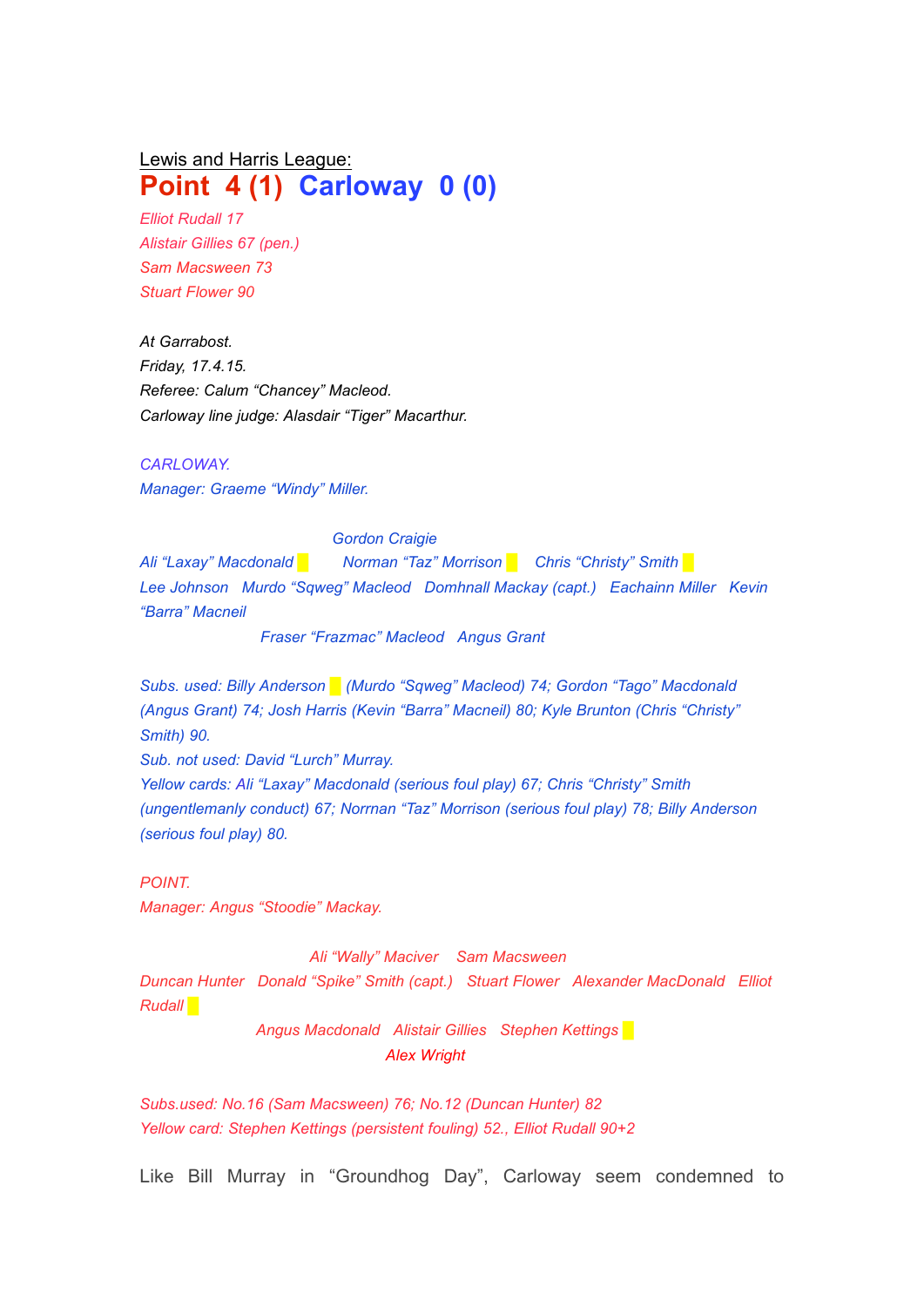experience the same unpleasant experiences again and again. The sight of Ali "Wally" Maciver and Sam Macsween trotting out in Arsenal red and white to do battle with them once more must have been dispiriting, to say the least. This was the fourth of five scheduled meetings between the sides this season and already the opening day ABC victory in a penalty shoot-out at Cnoc a' Choilich seems several lifetimes ago. Since then the Blues have had to endure two home defeats - 2-3 in the League, courtesy of a late Sam Macsween strike, and a 1-4 thrashing in Round 1 of the HAC, and have yet to re-visit Garrabost on the 31st in Round 1 of the Moldova Lewis. No doubt they are thrilled at the prospect.

The 6-0 mauling of the Reds in September 2013 to clinch the Blues' first, and only, Championship already seems like an event that happened around the time of the Union of the Crowns. So Carloway's fitful season stumbles on, while the Rubhachs fly high, and Graeme "Windy" Miller has to endlessly rewire a misfiring system, whose continuing problem is a chronic inability to hit the target. Carloway had not played as badly as the score suggests against the Bacachs and the late two goals had been a consequence of overcommitment going forward in a desperate attempt to rescue a point or three, rather than defensive frailty. But still the goals did not come that night - or they did, at the wrong end.

The first task tonight, however, was to contain troublesome opponents. Kenny "Dokus" Macdonald was still unavailable, but Ali "Laxay" Macdonald returned and was delegated to shadow main irritant, Ali "Wally" Maciver, to Norman "Taz" Morrison's right, while Chris "Christy" Smith was the obvious replacement for the suspended Cameron "Tiger" Macarthur. The surprises came up front where stalwarts, Billy Anderson and Gordon "Tago" Macdonald, who had contributed so effectively at Leurbost a fortnight ago, were relegated to the bench, alongside David "Lurch" Murray, Kyle Brunton, and Josh Harris, to allow erstwhile goal-machine, Fraser "FrazMac" Macleod, briefly back in Lewis, to partner Cove Rangers junior, Angus Grant, on the island for a month, up front.

A strong southerly failed to mar a beautiful, cold night in Broadbay, although the Rubhachs handed na Gormaich the first problem of the evening of facing into a glowing setting sun. Immediately Carloway were on the back foot. Maciver and Macsween roamed wide on the flanks, repeatedly dropping back into the *trequartista* area to entice "Laxay" and "Christy" forward, then bursting forward outside them at pace. With Kettings ever-eager to race forward on the right into any developing space, Smith appeared unsure whether to track Macsween or stay zonal to protect "Taz's" left and negate the Kettings threat, while "Barra" was unable to contribute frequently as wide man left, going forward, feeling obliged to retreat constantly in support.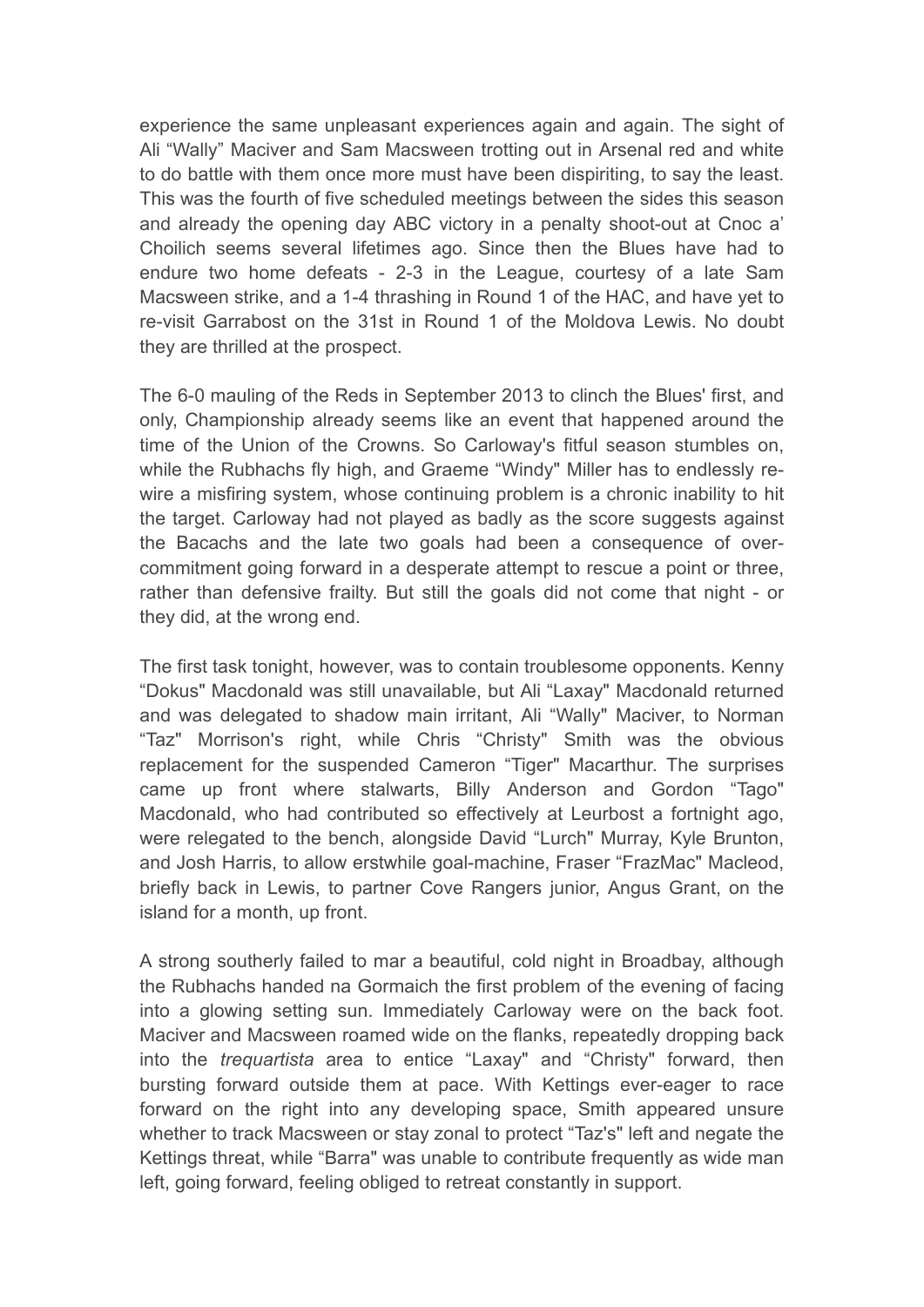However, it was ten minutes before danger threatened when a high Maciver corner from Craigie's left reached Rudall, 6 metres out by the far post, but he had to stretch outwards to connect, and his header flew a couple of feet over. In 13 minutes Gillies played the ball straight forward to Macsween, just inside the left of the Carloway half. He immediately switched the ball right behind "Barra" for Kettings to go charging down the touch-line. He made 10 metres from the bye-line, chased by "Barra" and the arriving "Sqweg", before sending a vicious, low, squared ball across into the centre which Craigie leapt out to paw away, but in the ensuing scramble, couldn't hold, and "Taz" was forced to boot clear under pressure.

An uncertain Carloway were struggling to contain, but surviving, just, when the lights suddenly dimmed in the 17th minute as a defining moment descended on our luckless warriors. A corner on Craigie's right was headed out centrally, the ball played back in, blocked out again, then switched right for Kettings to advance into the right corner of the box. He played a low diagonal forward across goal which somehow managed to evade a ruck of legs to blind-side Craigie and rap outwards off the far post, straight to an isolated Rudall, about 4-5 metres out, who banged the rebound high into the net. The flag went up. Offside, no doubt. After a conversation with the line judge which seemed to last longer than First Minister's Question Time, the referee let the goal stand. What the reasoning behind the decision was is unknown, though you may ask what is the point of a line judge. Only the referee - and Elliot Rudall, perhaps - knows the answer to that (**1-0)**.

In such situations, team spirit tends to plummet, while tempers soar, but as Jerome Kern said, all you should do is pick yourself up, dust yourself off, and "*start all over again*". After all, luck evens itself out, or, to put it another way, lightning doesn't strike twice - or so we in the West thought. To their credit, the squad buckled down to their task and, as so often happens, a perceived sense of injustice seemed to galvanize those afflicted rather than those who benefitted. Despite the continuing uncertainty behind them, the midfield gradually gelled and the competition in midfield between Miller/Mackay/"Sqweg" and "Spike"/Flower/Rudall became intense.

In 20 minutes Miller won the ball in his own half before supplying "Sqweg" directly in front of him. He instantly switched the ball right for Johnson to explode down the right touch-line and cut in a hard, low cross, 6 metres from the bye-line, which Wright was forced to boot away for a corner by the near post. However, danger still lurked at the back, especially on the right, as Alexander Macdonald supplied Macsween within the right side of the Carloway half, and he transmitted onwards the perfect breaker between Smith and "Barra" for Kettings to escape free down the right. Sixteen metres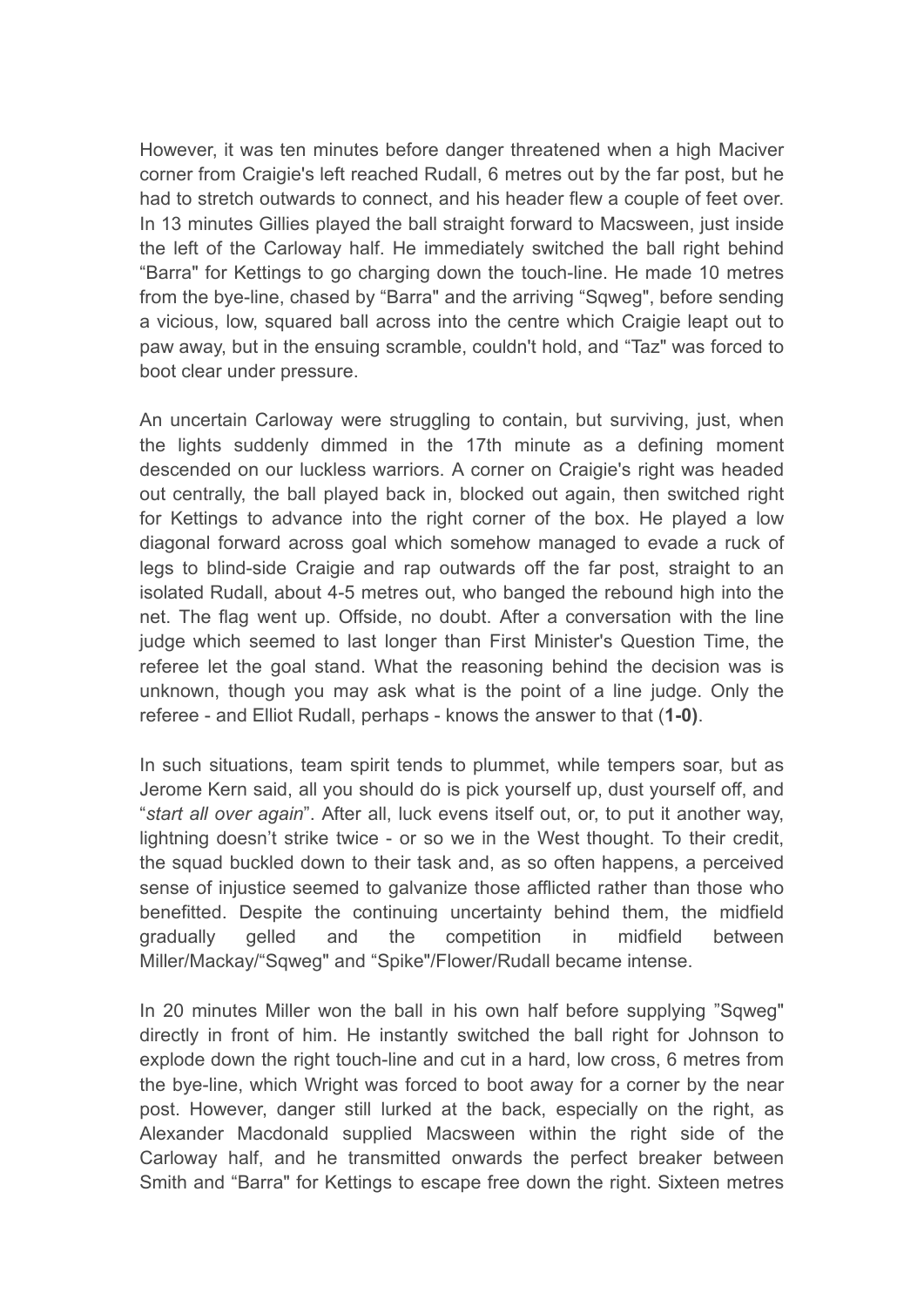from the bye-line he cracked across a low square ball towards "Wally" in the centre but the striker's instant connect flew well-over.

Carloway responded in 31 minutes when Mackay and "Sqweg" combined in the centre circle to release Johnson moving forward and inwards into the Rubhach half. He played the ball forward to Grant, making himself available in the right corner of the Point box, but Wright was untroubled by his low shot. Two minutes later the final "*real*" chance of the half occurred when a Johnson corner on Wright's right was met by Smith, rushing towards him to meet the ball, 6 metres out by the near post, but his glancing nod curled back agonizingly a foot over the bar.

## **Half-time: Point 1 Carloway 0**

Na Gormaich might have considered themselves unlucky to be a goal down at the break, regardless of the circumstances of the goal, but they had spent the opening part of the half, struggling, at times unsuccessfully, to contain a better-organized, more tactically-aware outfit, and, ironically, had only achieved equality when a goal down. However, the last third of the field had remained problematic, though the Rubhachs had been equally unproductive there. The key had still not been found.

Immediately, however, na Gormaich had an opportunity to open their account when "Sqweg" played forward diagonally from the right of his own half to Grant, midway within the Rubhach half, and he nodded on behind Macdonald for Johnson to go racing forward into the right of the box, but Wright was alive to the danger and flashed out to block, 10 metres from goal, then block the second attempt from the rebound, before diving into the resulting melèe to grasp the ball.

Surprisingly, perhaps, Carloway were gaining an early initiative as Miller and Mackay grappled for control in midfield and "Sqweg" found his range, encouraging "Barra" and Johnson to lie wide to break. For a time it was Kettings' and Macdonald's turns to mark. "Sqweg" had moved to central midfield, Miller in front of him in the triangle behind Grant and "FrazMac", forward left and right. In 55 minutes "Barra" broke left across the centre line and liberated Grant, diagonally forward left, and he immediately played a perfect back-line breaker behind Gillies for "FrazMac" to steam across Flower and roar into the left of the Point box, but before he could convert, Flower recovered and, together with Wright, managed to block the striker's attempt to the left of the 6-metre box. Moments later Mackay won the ball midway within the Rubhach half in the centre and played back to "Sqweg" in the centre circle, and he then delivered a golden forward breaker right-wards over the back-line's heads for Macleod to nip between Gillies and Macdonald on to it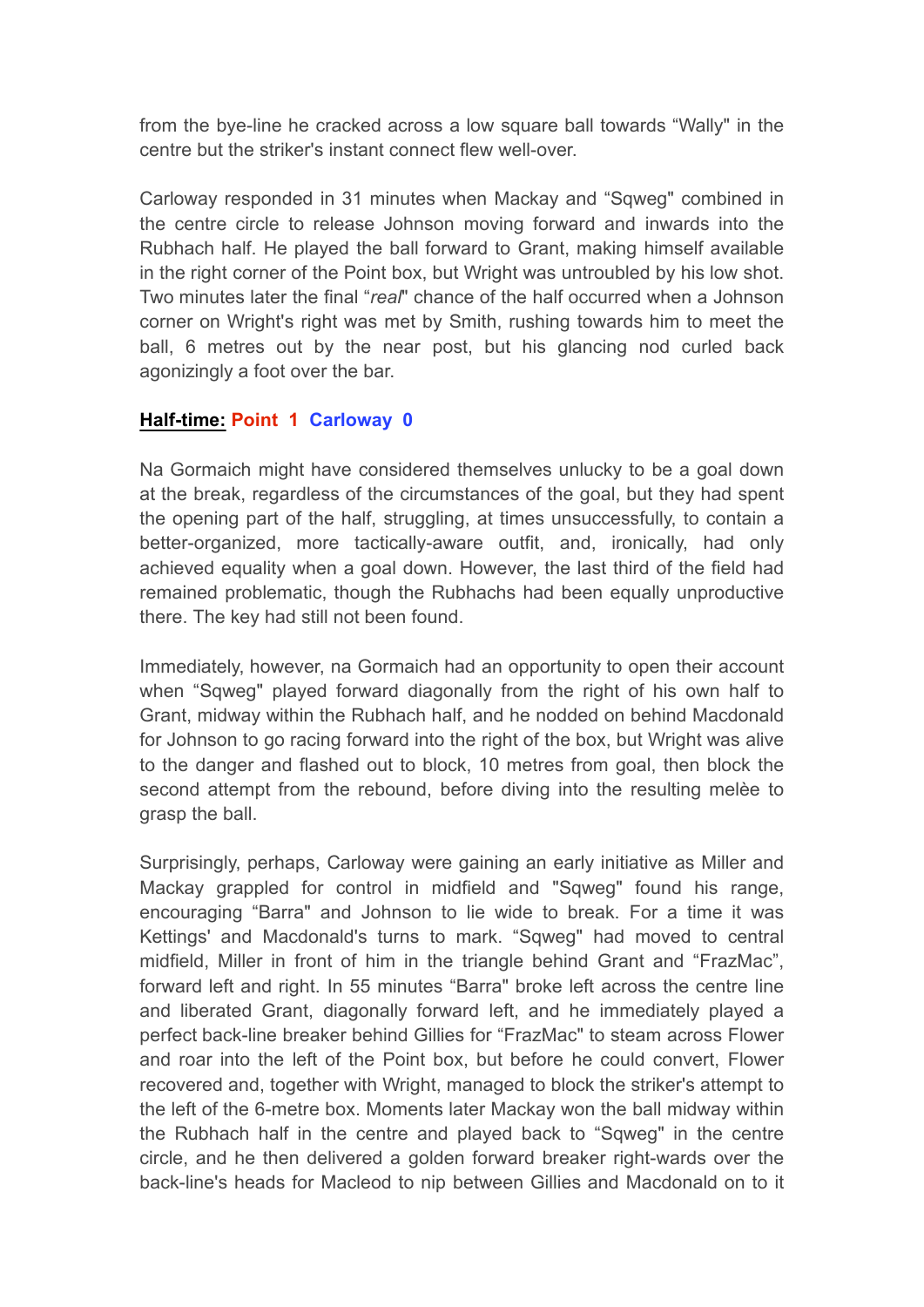and into the box, but again Wright was alive to the threat and rushed out to snatch the ball to safety.

Eventually, Point got their second wind and two minutes later Maciver was freed on the left by Macdonald. Before "Laxay" could get his foot in he sent an exquisite hard low diagonal inwards which was met by Macsween in the centre but Johnson, of all people, blocked his flick on the 6-metre line. However, just as the contest threatened to hot up, it was deflated instantly by more controversy. The Rubhachs broke through the middle with Flower finding Macsween in front of him. He returned the ball to "Spike" who played across the line to "Wally", in space on the left. He took off immediately into the left of the Carloway box, chased by his constant shadow, "Laxay", who seemed to get a decisive sliding tackle in to nick the ball away with his right foot for a corner. However, the referee didn't see it that way and awarded a penalty. The Blues' reaction was predictable; understandable, depending on your point of view. Fortunately, "Laxay" was not the last man as, to add to his anger, he was yellow-carded. Tasers were not required to restrain the Carloway. players, only a notebook and pencil, and Ali Gillies remained cool to send the ball low to the left of the rightwards-diving Craigie, though dangerously close to the centre (**2-0**).

The game was effectively over. Two goals can be clawed back, but not a gnawing sense of injustice. A minute later "Sqweg" did release "FrazMac" forward to race in behind Gillies but again Flower tracked back superbly to scoop his flick from 16 metres past Wright off the line and away for a throw-in. However, in 73 minutes, a thunderous "Wally" corner from Craigie's right was met towards the near post, 6 metres out, by Macsween and the ball cannoned home low inside Craigie's right-hand post (**3-0**).

Point now scented blood as Carloway looked to the skies and clearly assumed bounce-game mode, though Mackay did find the newly-arrived "Tago" in the centre, just inside the Point half, and his sweeping diagonal sent "FrazMac" whizzing off behind Macdonald and Gillies into the right of the box, but again Wright came out to block his low crack to his right with his foot. Two minutes later Flower found "Wally" free midway within the Blues' half in the centre, and he in turn played on to Macsween's replacement, no.16, free on the left to move into the box. However, "Van Der Sar" reacted brilliantly to claw his attempt, high to his right, away for a corner.

Carloway's final throw of the dice came in 86 minutes when "FrazMac" robbed Angus Macdonald on the right inside the Rubhach half but Wright managed to block his low cross/shot from 16 metres with his foot. Four minutes later the Blues' misery was complete when Alexander Macdonald took advantage of an over-committed back-line to race through the centre,